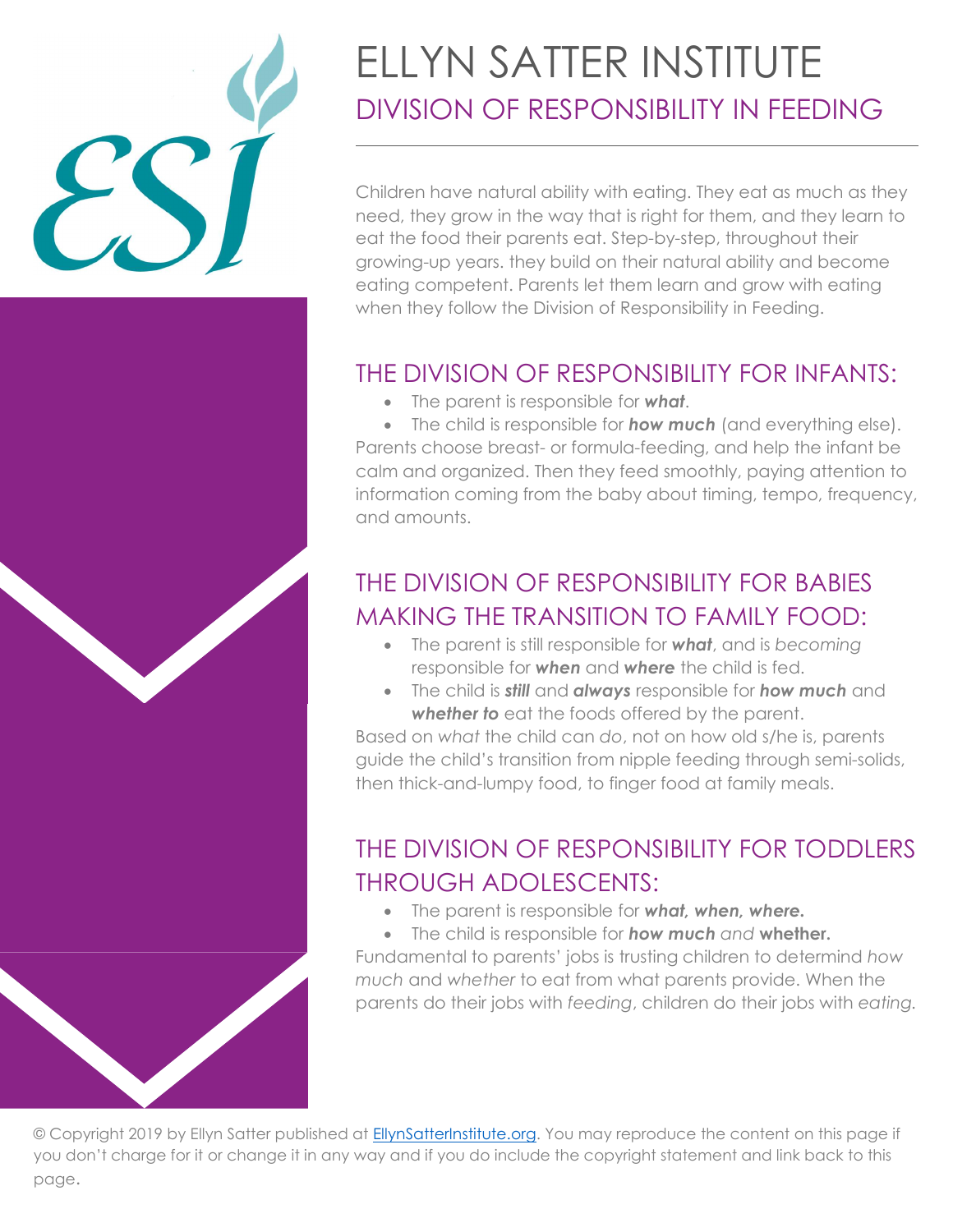

# ELLYN SATTER INSTITUTE PARENTS' AND CHILDRENS' JOBS:

#### PARENTS' FEEDING JOBS:

- Choose and prepare the food.
- Provide regular meals and snacks.
- Make eating times pleasant.
- Step-by-step, show children by example how to behave at family mealtime.
- Be considerate of children's lack of food experience without catering to likes and dislikes.
- Not let children have food or bevereages (except for water) between meal and snack times.
- Let children grow up to get bodies that are right for them.

#### CHILDREN'S EATING JOBS:

- Children will eat.
- They will eat the amount they need.
- They will learn to eat the food their parents eat.
- They will grow predictably.
- They will learn to behave well at mealtime.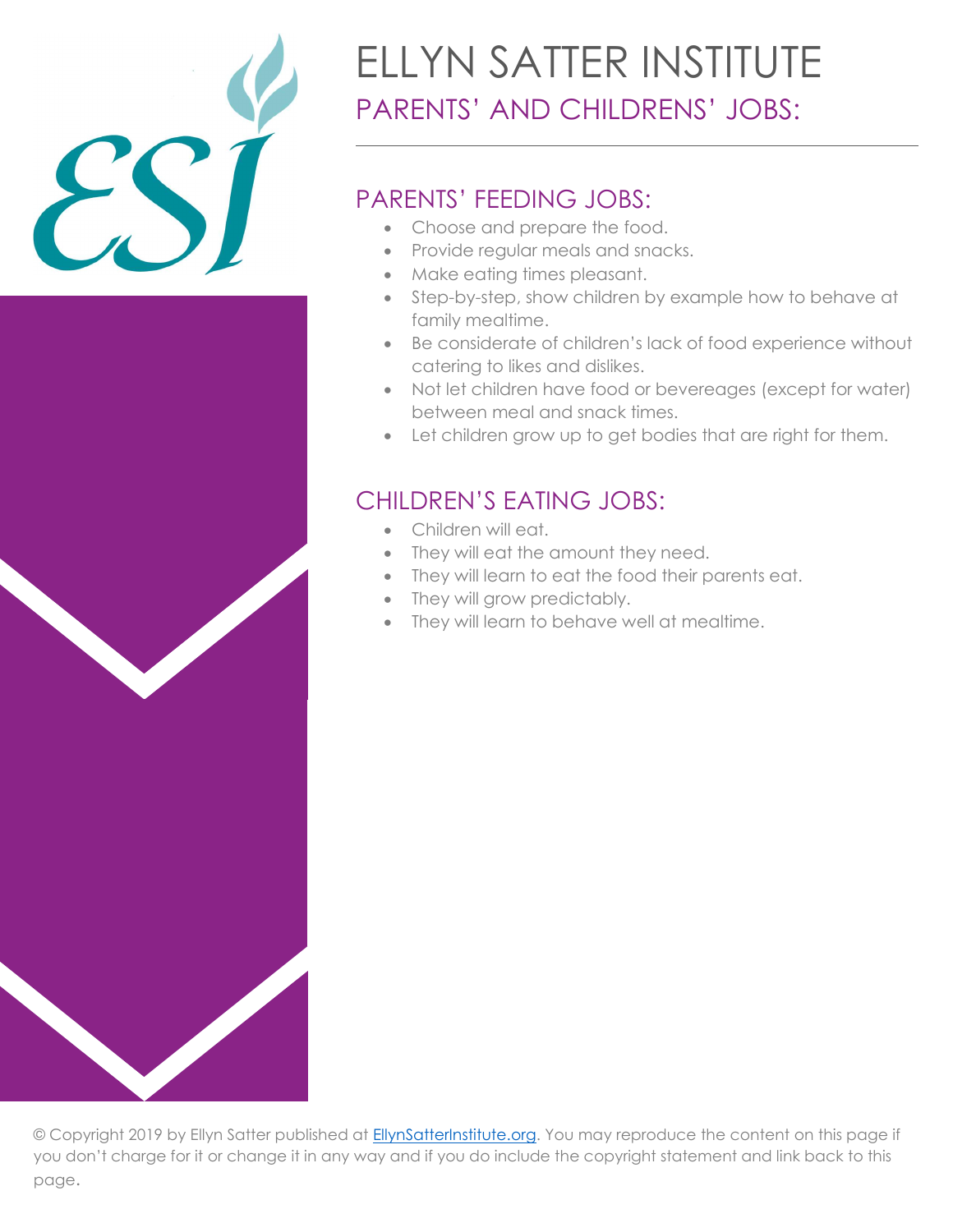

## ELLYN SATTER INSTITUTE BIRTH TO 3 MONTHS -FEEDING YOUR NEWBORN:

## HELP YOUR NEWBORN BE CALM AND STAY AWAKE:

Your newborn comes out of a quiet, dark place into a world full of sights, sounds and commotion. To do well with eating, she needs help being calm and staying awake. To help her, feed her the way she wants you to.

#### DO WHAT YOUR BABY WANTS WITH FEEDING:

Don't worry about spoiling her. You can't spoil a tiny baby.

- Pay attention to her cues and feed her when she wants to eat, when she is wide-awake and calm and before she gets upset from crying.
- Sit still during feeding. Keep the eeding smooth and steady.
- Let her eat her way -much or little, fast or slowly, steady or start-and-stop.
- Stop feeding her when she shows you she is finished eating. She will relax, slow down and stop nursing.
- Talk or play awhile after feeding. Put her to bed when she's calm and drowsy and let her put herself to sleep.

### YOUR BABY KNOWS HOW MUCH TO EAT:

Your baby will eat as much as she needs and grow in the way that is right for her if you maintain a division of responsibility in feeding. You are responsible for the **what** of feeding -breastmilk or formula. Your baby is responsible for everything else -when, where, how much, how fast.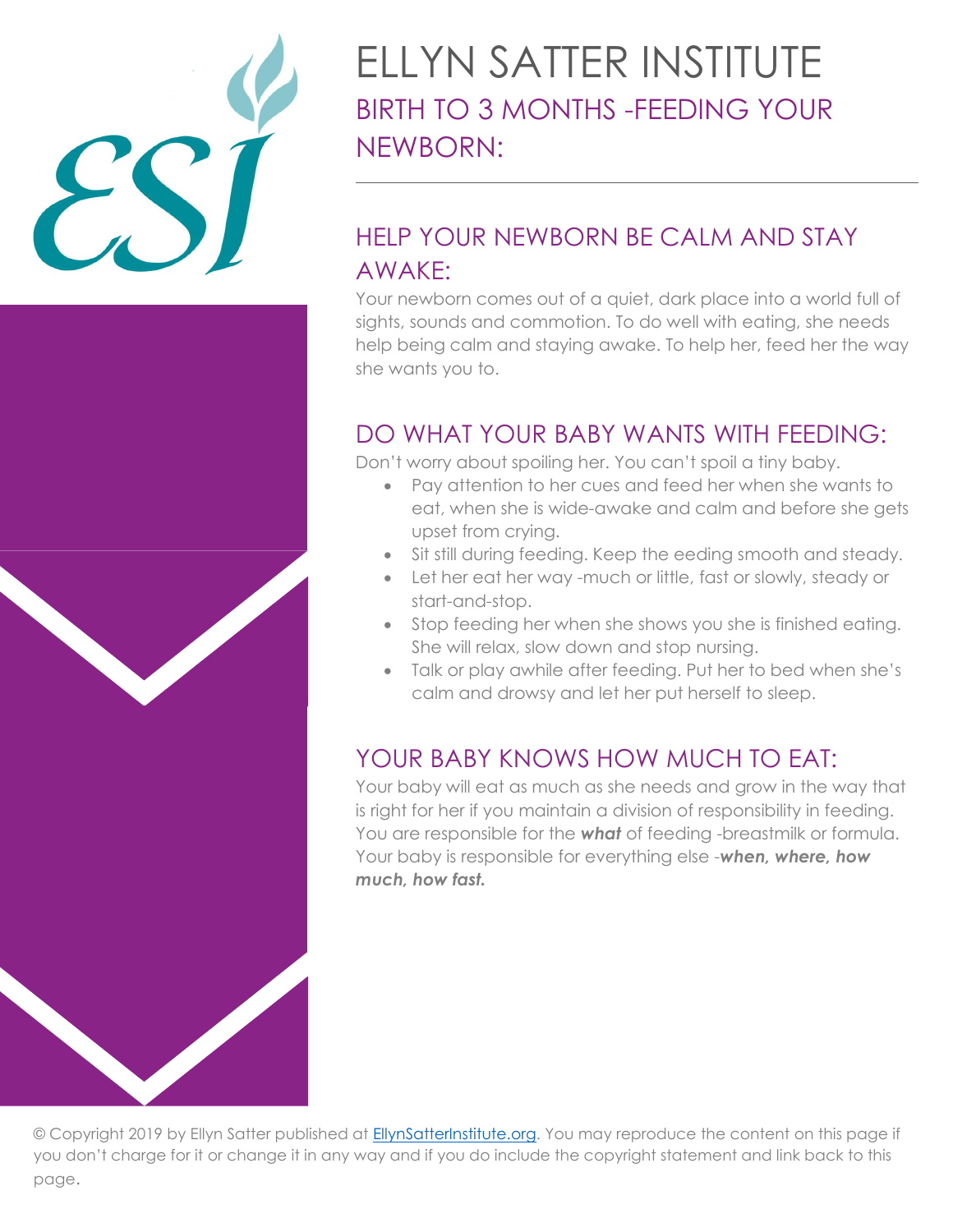

# ELLYN SATTER INSTITUTE 2 TO 6 MONTHS -FEEDING YOUR INFANT:

When your baby is 2 or 3 months old, he begins to learn about love. He watches, smiles, jabbers, and reaches out to get your attention and to keep you close. Your paying attention to him and doing what he wants shows him you love him and teaches him to love you back. Don't worry about spoiling him. You can't spoil a tiny baby.

### FOLLOW THE DIVISION OF RESPONSIBILTY IN FEEDING:

You are responsible for the **what** of feeding -breastmilk or formula. Your baby is responsible for everything else -when, where, how much, how fast.

### GUIDE FEEDING BASED ON YORU BABY'S CUES:

Feed on demand: Go by information coming from your baby to guide feeding.

- Feed your baby when he wants to eat, when he is wideawake and calm.
- Let him eat his way -much or little, fast or slowly, steady or start-and-stop.
- Bring him to the table with you when you eat. He loves being with you, and he begins learning what eating is all about.
- Talk or play awhile after feeding. Put him to bed when he's calm and drowsy and let him put himself to sleep.

#### WAIT TO START SOLIDS:

Start solids based on what your baby can do, not on how old he is: when he can sit up, see food coming, and open up for it. That is around six months for most babies.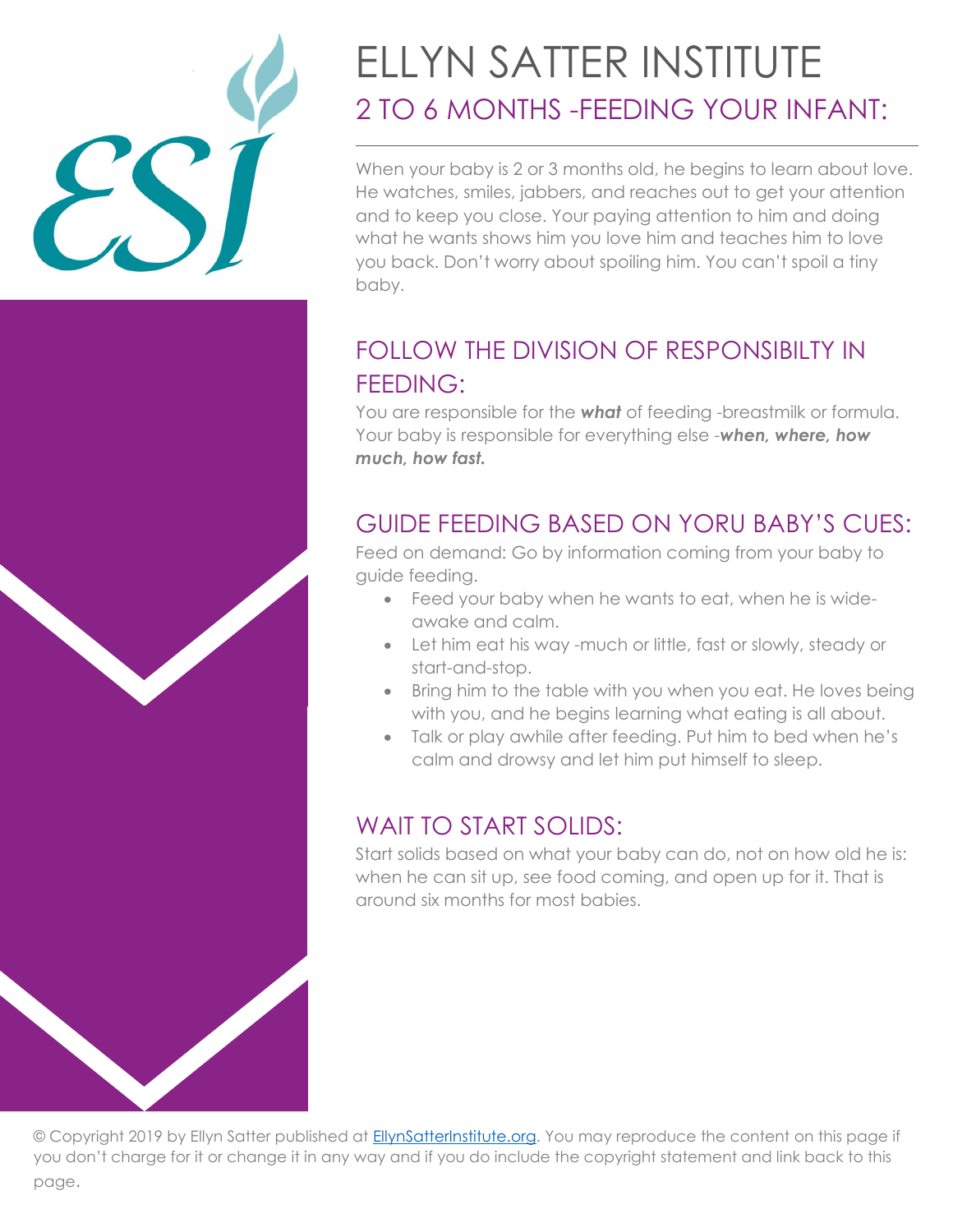

## ELLYN SATTER INSTITUTE 5 TO 9 MONTHS -FEEDING YOUR OLDER BABY:

Your older baby's learning to eat solid foods goes along with her interest in the world. She watches you eat, and she wants to eat, too. Go by what your baby can do, not by how old she is to guide starting and progressing solid foods. Then let her do it her way. One baby will accept solid foods from the start, quickly learn to close her lips over the spoon and swallow, accept thicker, lumpier food, and be ready by 7 to 10 months to finger-feed herself modified family food at family meals. Another cautiously accepts solids but needs to be introduced gradually to a variety of tastes and textures and get to family meals when she is in her second or even third year. Antoher takes to the spoon readily and demands to feed herself even though she can't! Still another isn't at all interested in the spoon, and waits to eat solid foods until she can finger-feed herself family food.

### START SOLIDS BASED ON WHAT YOUR BABY CAN DO:

The point is NOT to get food into your baby. She is getting plenty of nourishment from her breastmilk or formula. It is to introduce her to the notion of eating different food, in a different way. Stow your agenda, and don't get pushy or you will spoil the fun for both of you! Your baby is ready to be introduced to solid foods when she can:

- $\bullet$  Sit up
- Do something with the spoon. It is all learning and it is all part of growing up with eating: open up for it, get the food into her mouth, grab it and bang it, drop it on the floor, touch the food and smear it around.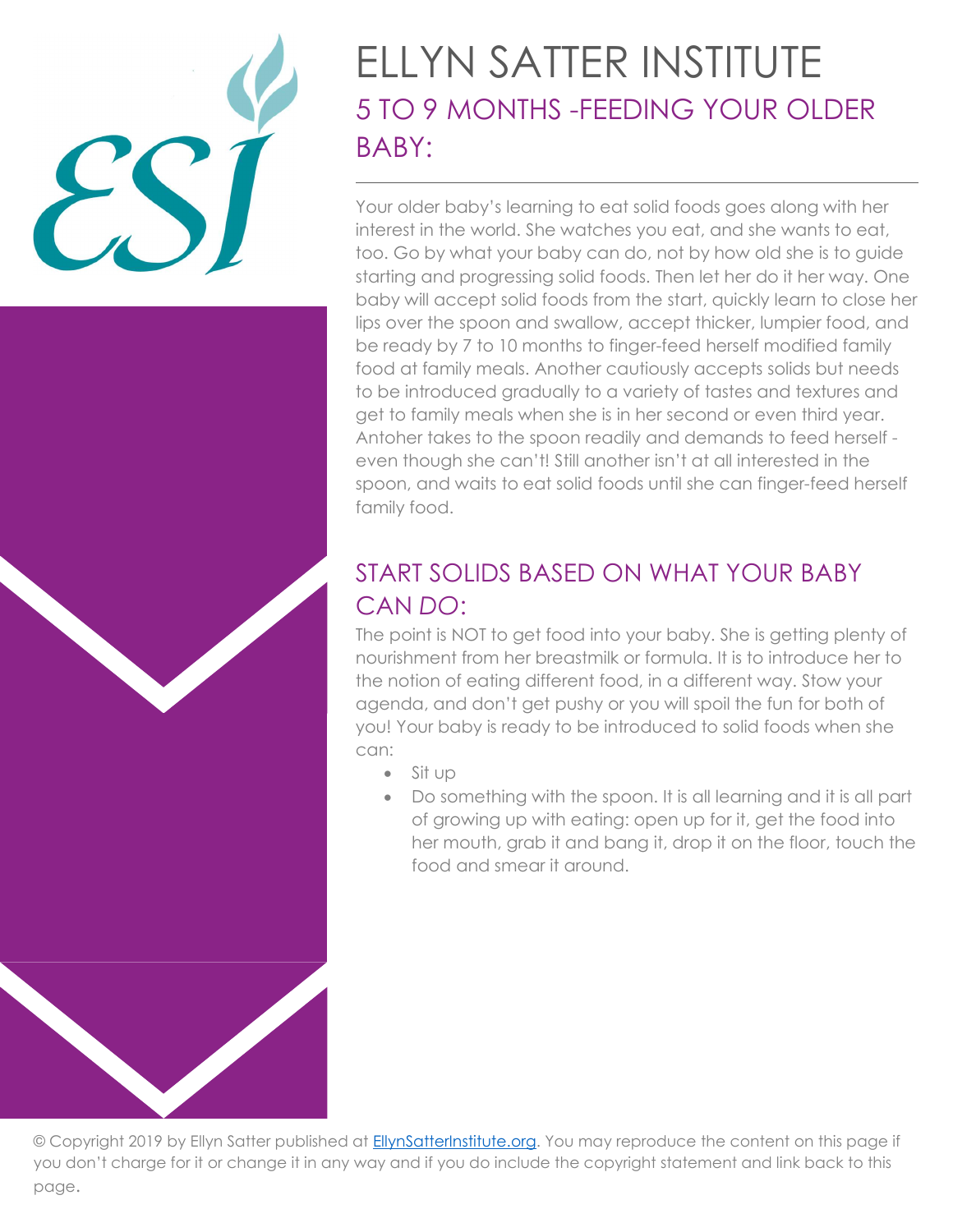

## ELLYN SATTER INSTITUTE 5 TO 9 MONTHS -FEEDING YOUR OLDER BABY (CONTINUED):

## HOW TO INTRODUCE SOLID FOODS (PROVIDED YOUR CHILD IS WILLING):

- Have her sit in a high chair looking straight ahead.
- Hold the spoon a few inches in front of her mouth and wait to see what she does.
- Do it her way: let her eat or not eat, eat little or much, fast or slow.
- Stop the feeding when she is done opening, swallowing, smearing, dropping, banging.
- Give her plenty of chances to learn, have fun, and keep it casual.

### MOVE ON TO THICKER AND LUMPIER FOODS:

You will help you baby to develop her mouth skills by offering her thicker and lumpier food and then pieces of soft family food at family meals. She will eat more regularly and at longer intervals, so feeding times are partly on demand and partly on a schedule that you determine. Feeding her will go best if you get started now with family meals.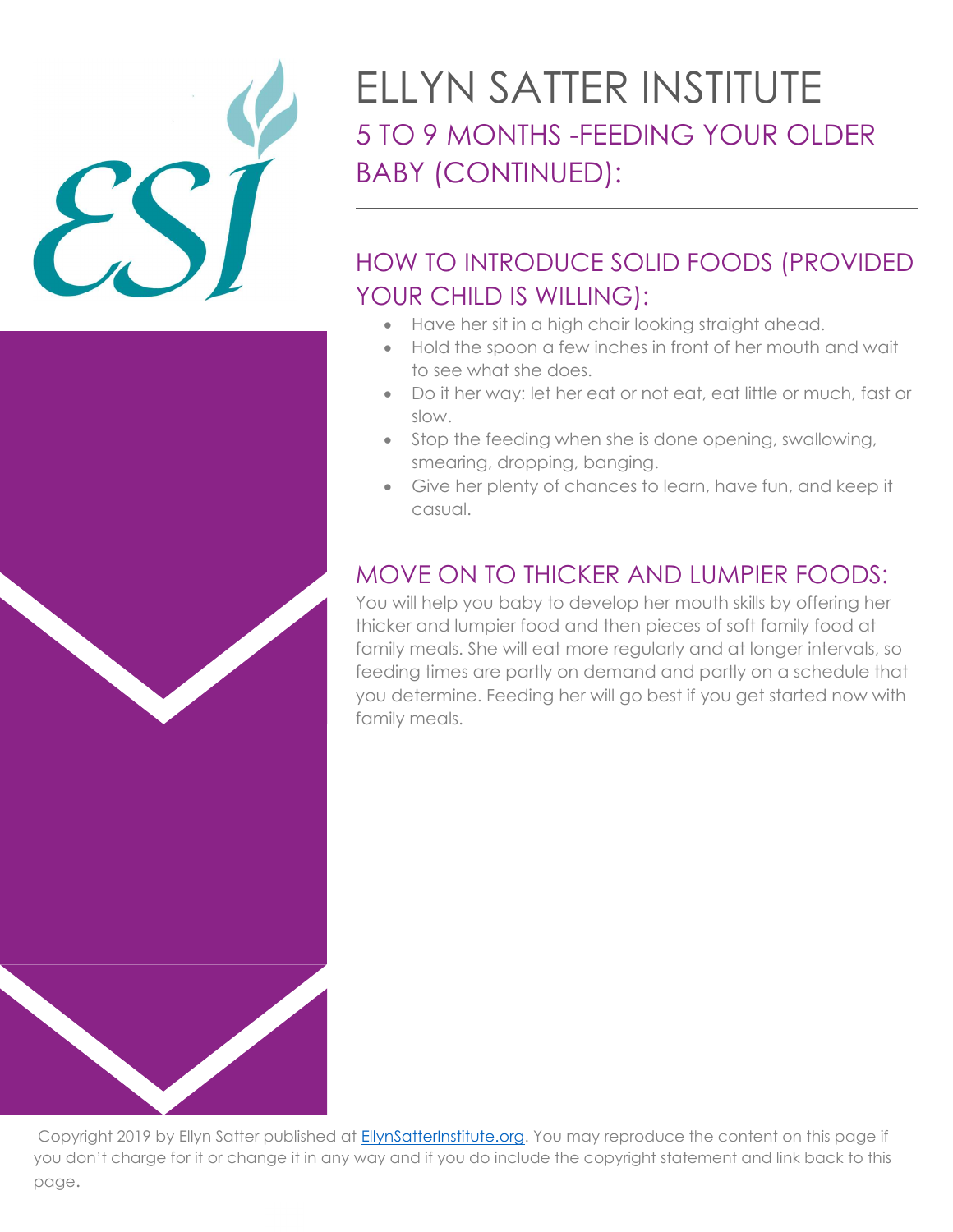# ELLYN SATTER INSTITUTE 7 TO 15 MONTHS -FEEDING YOUR ALMOST-TODDLER:

The almost-toddler -the child just getting started with finger-feeding -cares deeply about feeding himself and is enthusiastic about eating almost everything your put before him. The problem is that it happens so fast. One day he happily lets you feed him. The very next day -or the very next meal -he refuses the spoon, grabs at it, and puts up a fuss when you try to feed him. Many parents become alarmed and force or play games to get their child to eat. DON'T. His eating will be worse, not better, and you will introduce feeding struggles that can go on for years. Instead, let him feed himself. Get started with family meals, if you aren't having them already, and eat with him, don't just feed him.

### INCLUDE YOUR CHILD IN FAMILY MEALS:

- Offer your child safe food to pick up, chew and swallow: soft or easily chewable table food. Be considerate without catering with meal-planning.
- Let him eat his way -fingers or spoon, much or little, fast or slowly, and in any order -even if he eats dessert first.
- Offer breastmilk or formula in a cup, not a bottle. He may have whole milk when he is eating family food at mealtime and is a year or more old.
- Give him about a tablespoon of each food. Let him eat it or not. Let him have more if he wants.
- Give him lots of changes to try new food and learn to like it.
- Let him get down when he finishes -even after just a few minutes.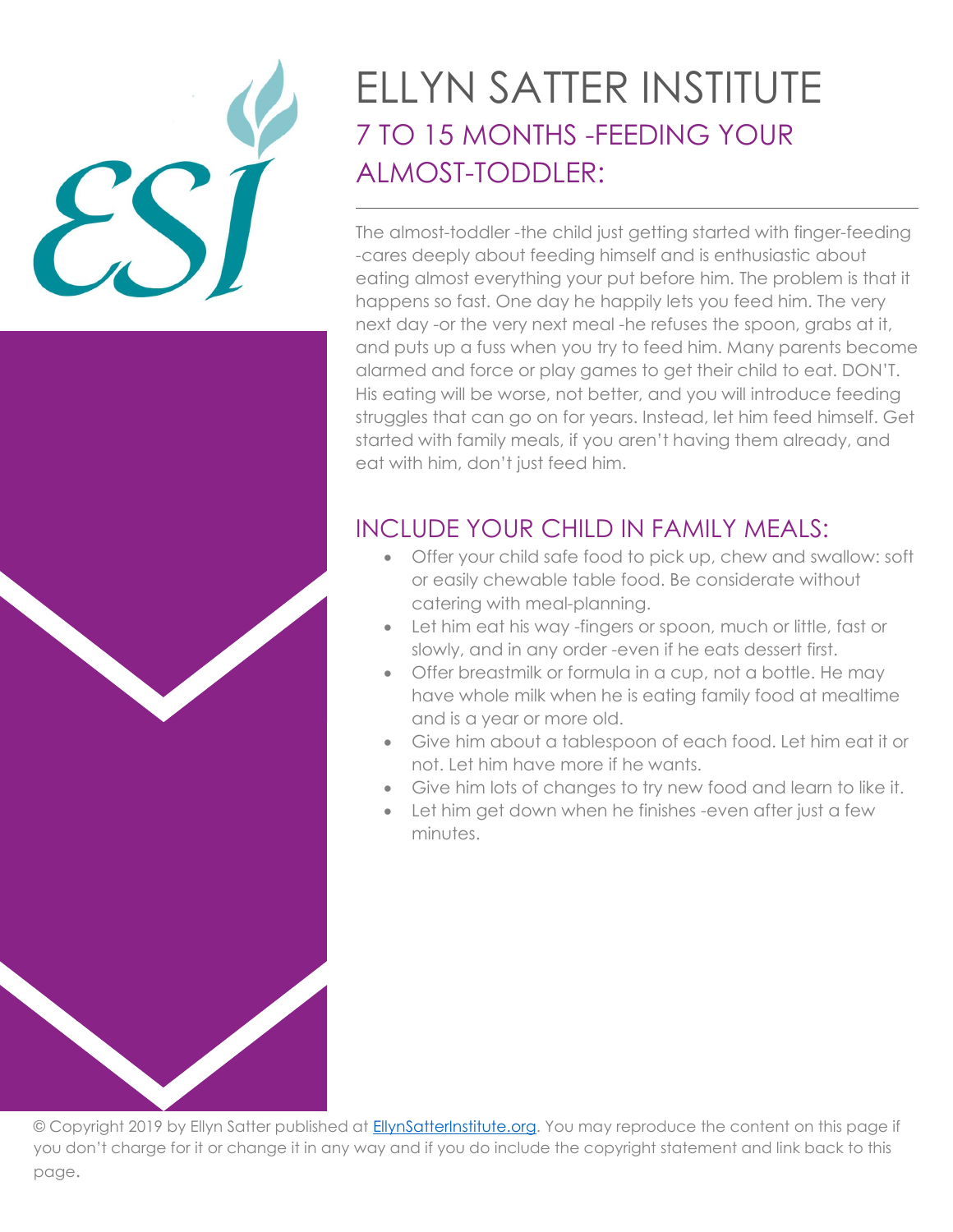

## ELLYN SATTER INSTITUTE 7 TO 15 MONTHS -FEEDING YOUR ALMOST-TODDLER (CONTINUED):

### GET STARTED WITH SIT-DOWN SNACKS:

During the older baby stage, in response to your child's increased regularity with feeding, you offered snacks partly on demand and partly on a schedule that you determined. At the almost-toddler stage you continue to support his transition from demand feeding to structure by offering your child sit-down snacks roughly every two or three hours between meals. That lets him arrive at mealtime hungry (but not starved) and therefor able to behave nicely: He is interested in eating the food there. While he is likely to love drinking and eating on the go, he won't learn to eat the food you eat because his special food, delivered in his special way, is more to his liking. Offer any nipple-feedings (breastmilk or formula) as a structured, sit-down snack. Don't offer anything else between times except water. You are establishing the meals-plus-snacks routine of the division of responsibility for older children: Parents do the what, when and where of feeding, children do the how much and whether of eating.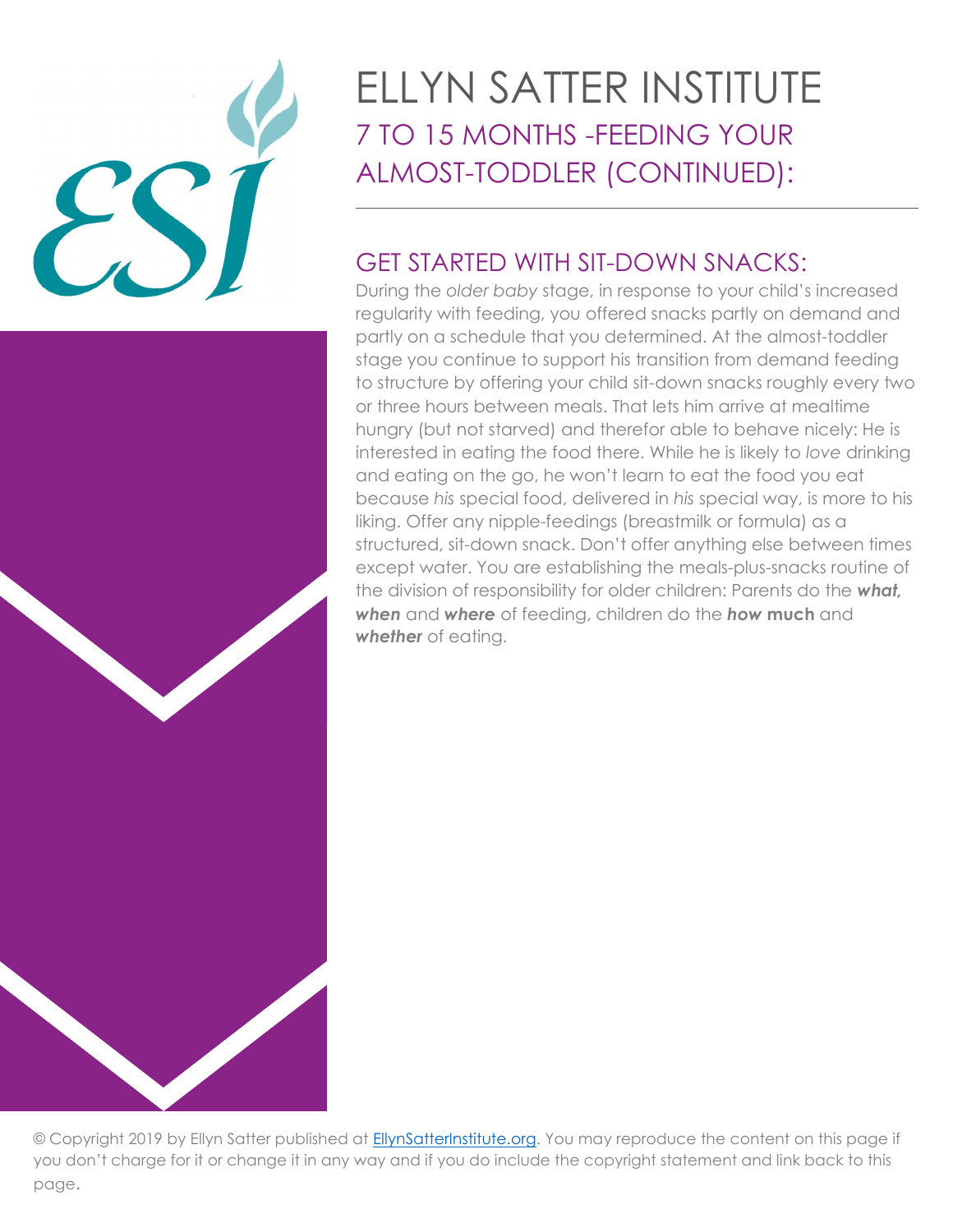## ELLYN SATTER INSTITUTE 11 TO 36 MONTHS -FEEDING YOUR TODDLER:

After eating enthusiastically as an almost-toddler, your toddler's eating will suddenly become cautious, erratic, picky, and fickle. Many times, she will only eat a few tastes, swallows, finger-fulls, or bites. Other times, she will eat more than you can imagine. Do not try in any way to get her to eat. Instead, give her both clear leadership and a sense of control.

- Get started with family meals, if you aren't having them already.
- Give leadership by offering foods you choose, at sit-down meals and snacks, at regular and reliable times.
- At meals and snacks let her decide how much and even whether she eats from foods you have put on the table.
- Keep yourself comfortable by understanding her normal, erratic, eating behavior.
- Let her get down from the table when she loses interest in eating and/or starts to misbehave. Tell her, "Once you get down, you can't come back."
- Teach her to play quietly while you finish eating.

## DON'T' TEACH EATING FOR EMOTIONAL REASONS:

Your toddler is at high risk for learning to use food for emotional reasons. Toddlers are active, unceasing in their demands and prone to get upset. It is tempting to give food to quell the riot. Don't. Instead, stick to scheduled feedings and sort out whether your child is hungry or sad, full or tired. Give attention, discipline, hugs or naps.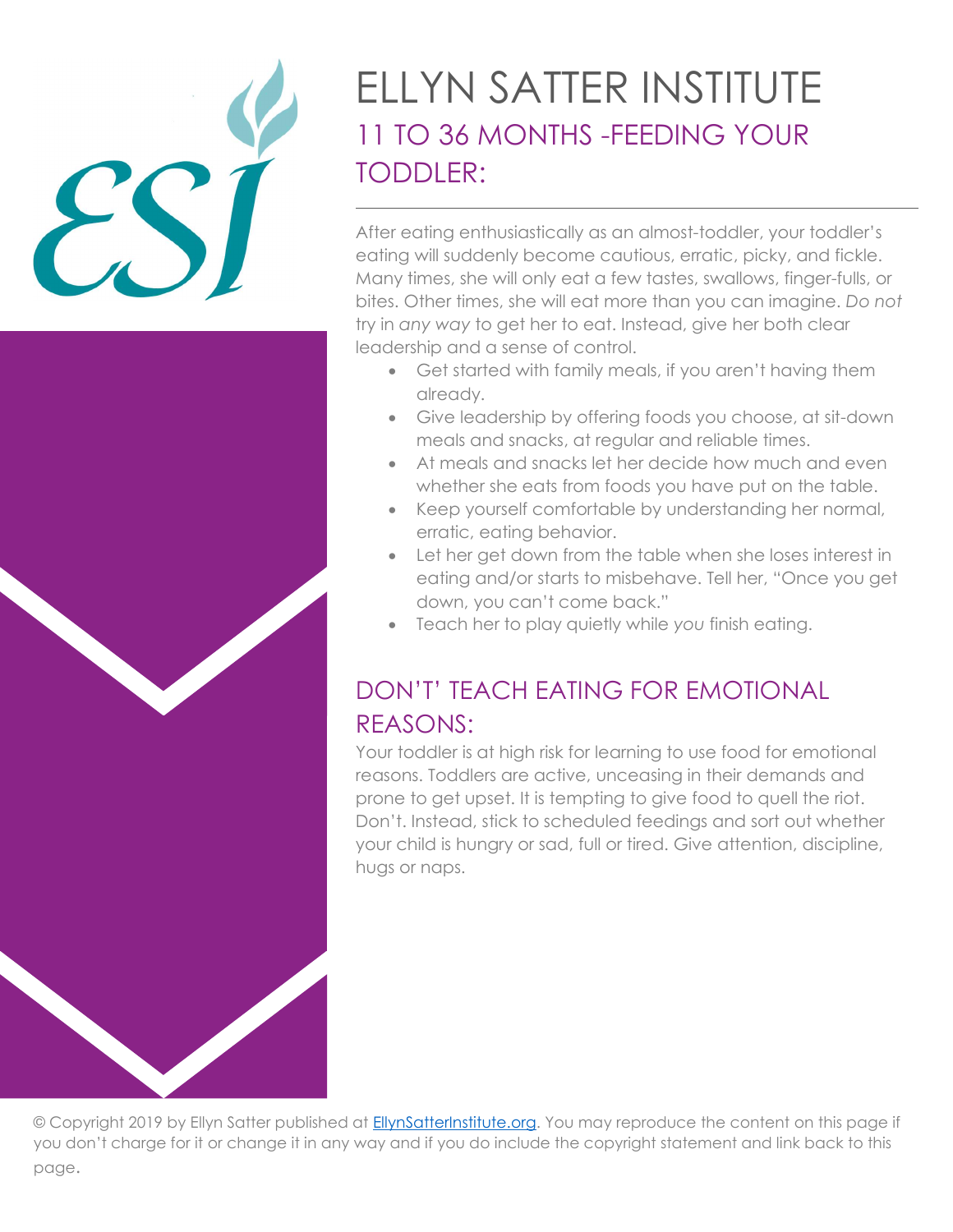

# ELLYN SATTER INSTITUTE 11 TO 36 MONTHS -FEEDING YOUR TODDLER (CONTINUED):

## MAINTAIN THE QUALITY OF YOUR FEEDING RELATIONSHIP:

- Get your focus off what your child eats and on how your child feels and behaves at family meals.
- Have 3 meals a day at set times and eat with her -don't just feed her. Offer her sit-down snacks every 2-3 hours between times.
- Be considerate without catering with meal-planning. Include 1 or 2 foods she generally eats along with other mealtime food.
- She will be skeptical even of food she has eaten enthusiastically before, but do not short-order cook or limit the menu to foods she readily accepts. Instead, be considerate without catering in your meal-planning.
- Let her eat her way -fingers or utensils, fast or slow, much or little, 1 or 2 foods, and in any order -even if she eats dessert first.
- Say no when she begs for food or drinks between times, except for water.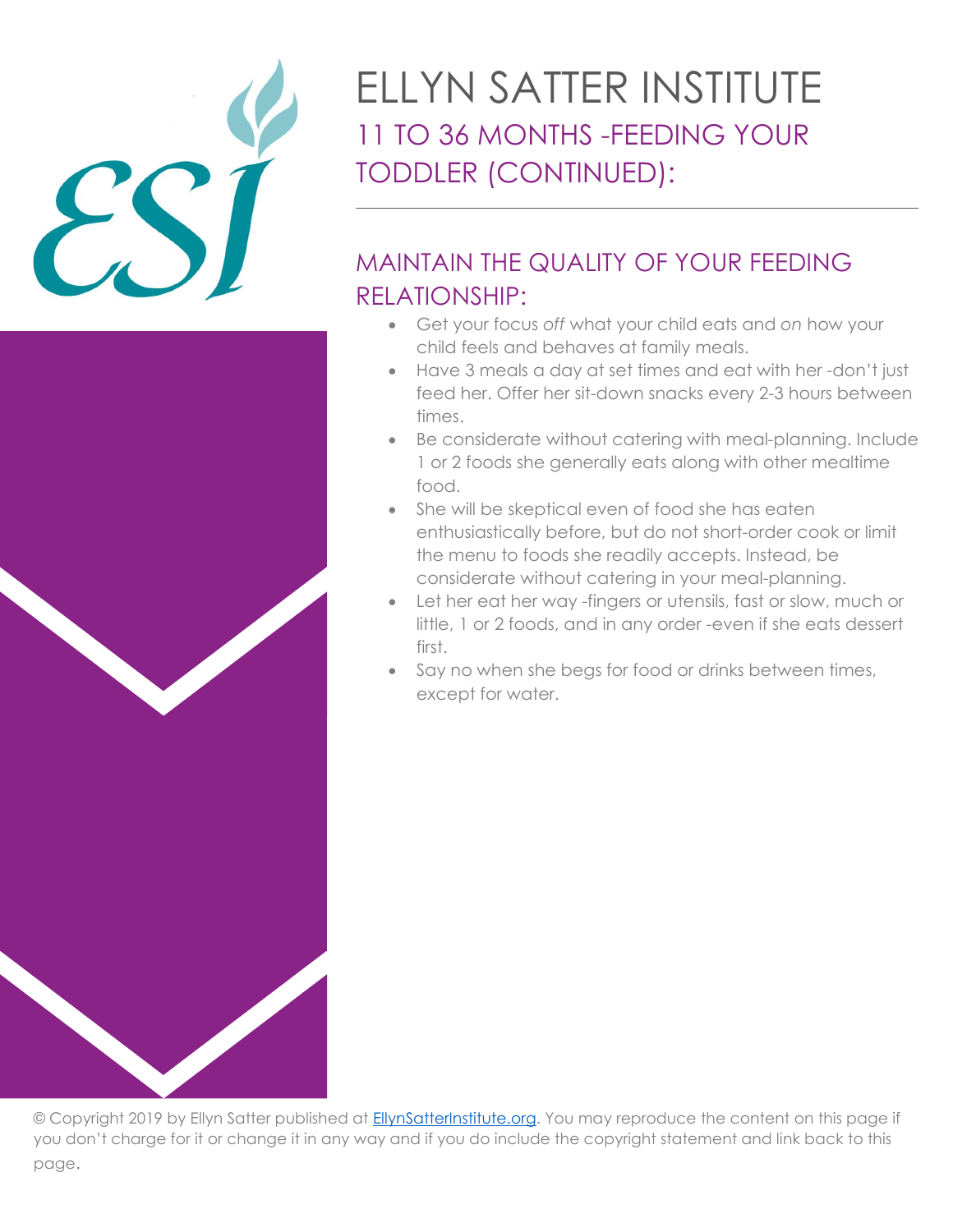# ELLYN SATTER INSTITUTE 3 TO 6 YEARS -FEEDING YOUR PRESCHOOLER:

Compared with feeding the toddler, feeding the preschooler is easy. Your preschooler is playful and quirky and wants to please you in all ways -including eating. But in some ways, that makes feeding harder. You can get your preschooler to eat more, less, or different foods than he wants. You can keep after him about table manners, even though it is still natural for him to use his fingers along with his silverware. But if you do, it will make him feel bad about eating. He won't enjoy learning to eat the foods you eat. He will stop being able to eat as much as he is hungry for. He will, that is, provided he is a complaint child. If he is not so compliant, he will fight back and feeding will become a battle ground. Stow your agendas, make meals with food you enjoy, eat with him, and follow the division of responsibility in feeding. Then trust your preschooler to manage his own eating.

- Have 3 meals a day at set times and sit-down snacks at more-or-less set times. Say no to between-times food and beverage grazing -except for water.
- Sit down and eat with him, don't just feed him. Be good company.
- Be family-friendly in your meal-planning by being considerate without catering. Put together meals that allow everyone to be successful.
- Let him serve himself and eat his way -fast or slow, much or little, 1 or 2 foods. Let him eat in any order, even if he easts dessert first.
- Let him have more of any food (except dessert), even if he hasn't cleaned his plate.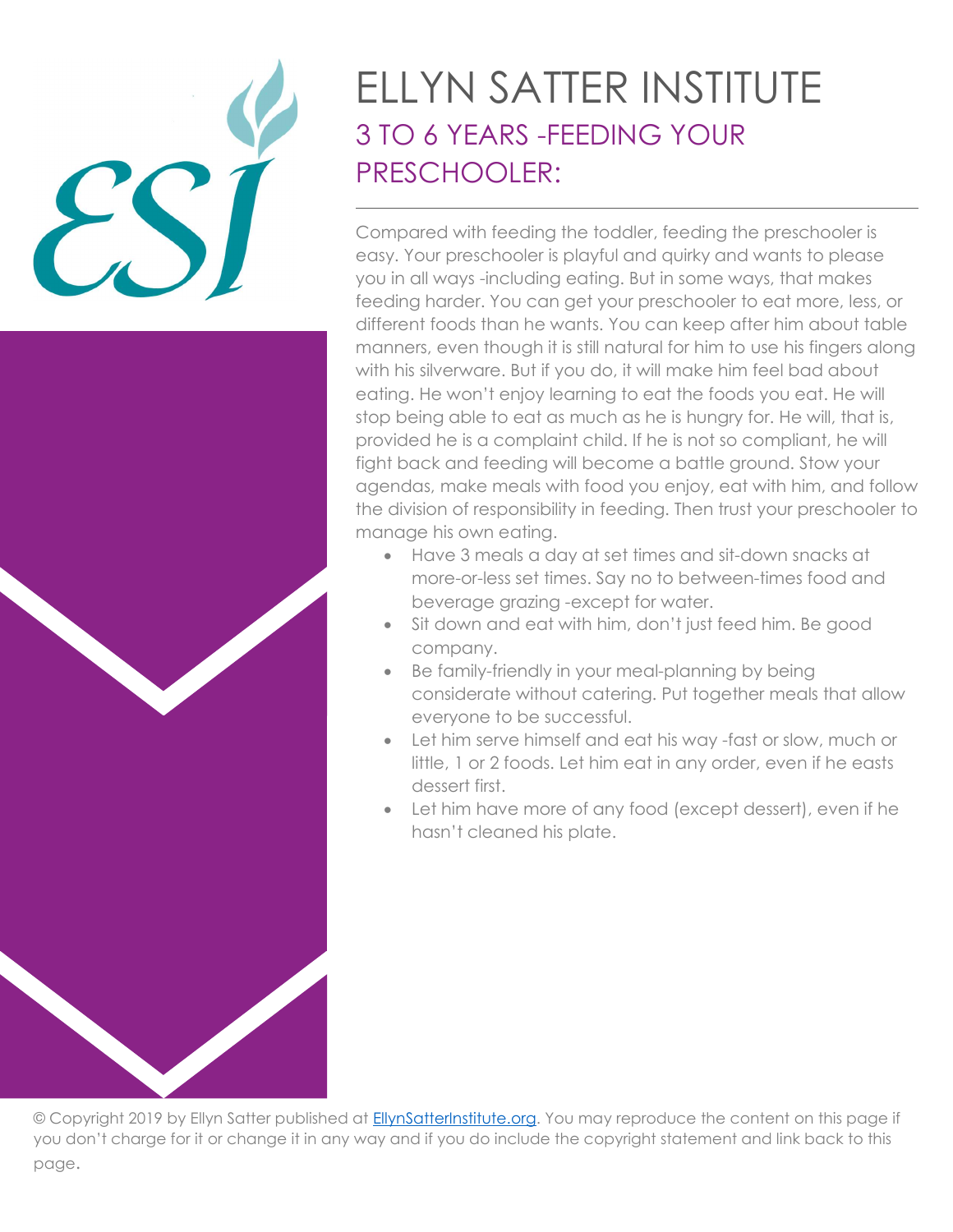## ELLYN SATTER INSTITUTE 6 TO 12 YEARS -FEEDING YOUR SCHOOL-AGE CHILD:

Your school-age child is full of contradictions. She wants to master all things -including eating, but she is still a child, and is entitled to be free from worry about eating, moving, and weight. She seems independent, but she depends on you to keep control of the family menu and continues to need the structure and support of regular family meals and structured snacks.

## CONTINUE TO FOLLOW THE DIVISION OF RESPONSIBILITY IN FEEDING:

- Do your jobs with feeding, and let your child do hers with eating.
- Arrange for your child to have 3 family-friendly meals a day at set times.
- Let her eat her way-fast or slowly, much or little, some of everyone or 1 or 2 foods.
- Let her eat in any order, even if she eats dessert first.
- Let her have more of any food, even if she hasn't cleaned her plate.
- Say no to between-times food and beverage grazing except for water.

## EXERT YOUR AUTHORITY ON AFTER-SCHOOL SNACKING:

- Make rules, then expect her to go by the rules. The rules are about structure.
- Teach her strategies for putting together a good-tasting and satisfying snack.
- Snack right after school and at the table. No munching along with homework or in front of the TV.
- After she learns to go by the rules and apply the strategies, let your older school-age child choose her own snack, even if it is forbidden food -high fat, high sugar.